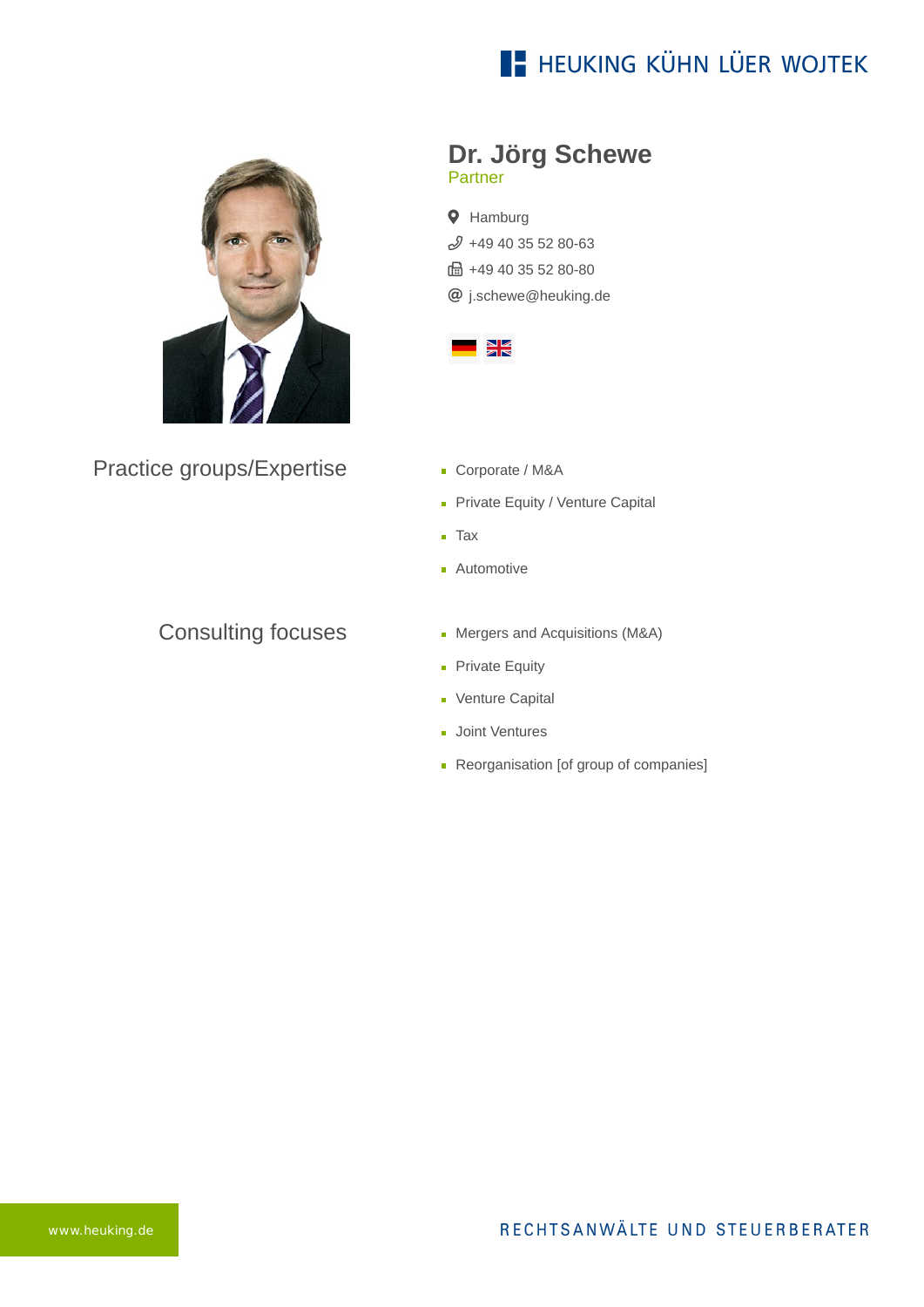## **E- HEUKING KÜHN LÜER WOJTEK**

Vita Affiliations **Certified Tax Lawyer Appointment as Tax Advisor** in 2003 **Admitted to the Bar** since 1998 **Education and former activities Beiten Burkhardt Rechtsanwaltsgesellschaft mbH, Hamburg** 1999-2004 **Admission as Tax Advisor** 2003 **KPMG Legal Pty Ltd., Melbourne/Australia** 2001 **University of Kiel** Dr. jur. 1999 **Weis & Collegen, Berlin** 1998-1999 **German-Australian Chamber of Industry and Commerce, Melbourne/Australia** 1998 **Legal Trainee (Referendar) at the Higher Regional Court of Berlin** 1996-1998 **University of Kiel** 1990-1995 German-Canadian Business Club, Berlin-Brandenburg (DKBC BB) **International Bar Association (IBA)**